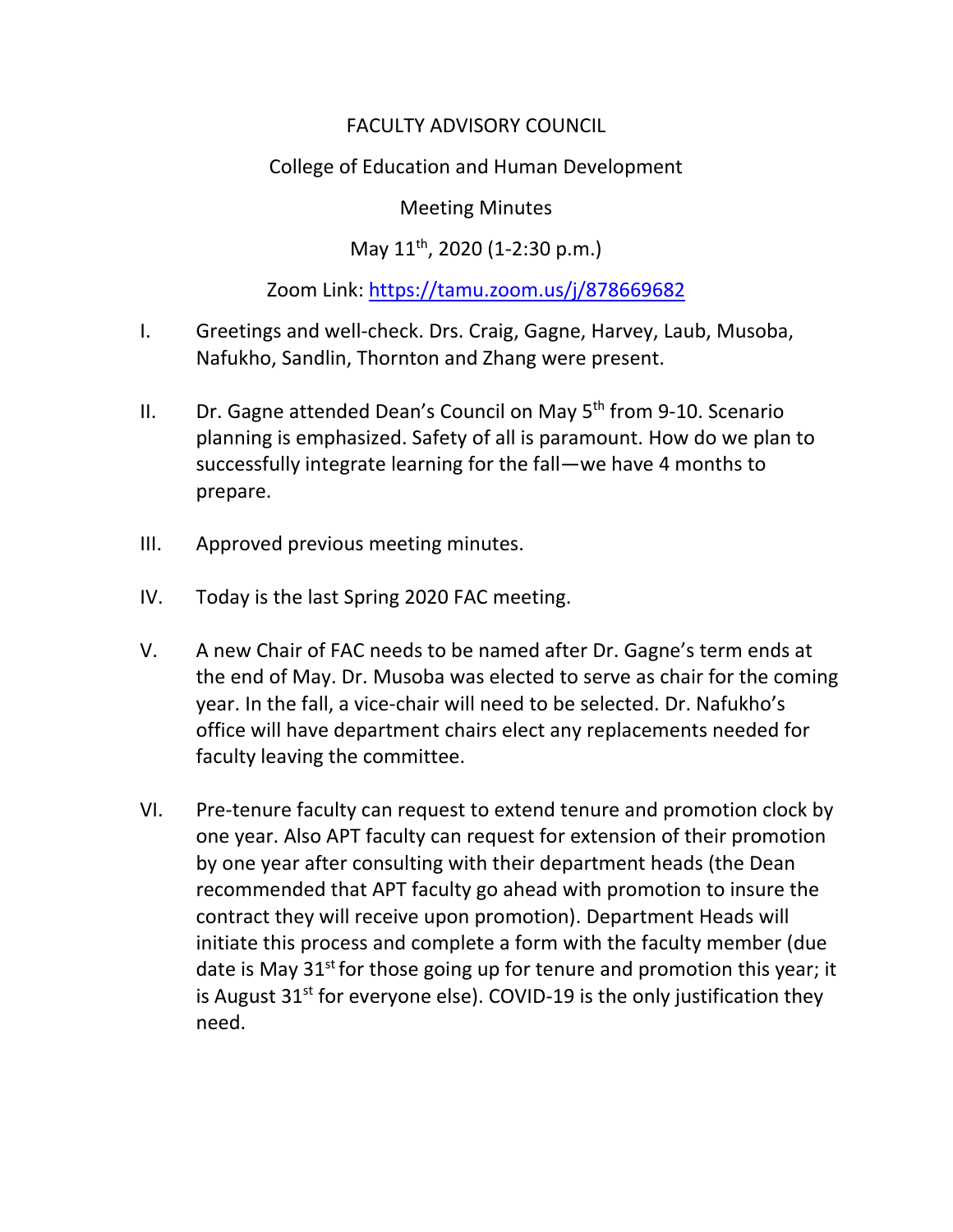- VII. Faculty A2s due date extended from April 9 to April 30, 2020. Only one Department met the deadline, the others have requested an extension for May  $15<sup>th</sup>$ .
- VIII. Congratulate CEHD colleagues elected to 2020 Faculty Senate and University Committees/Councils. Term 2023 (Jim Woosely, Lorinda Gomez), Term 2022 (Mary Beth Henthorne), APTF 2023 (Jim Woosely), FDLC 2023 (Karen E. Rambo-Hernandez), Honor Council 2022 (Jordan Szura, Susan Milstein, Christine Mark), Jemimah Young, Bugraham Yalvac – At Large Members.
- IX. CEHD encourages all faculty to keep up with best practices for online courses (all official communications from Texas A&M are relevant). PICA evaluations for this semester won't count for 3<sup>rd</sup>-year reviews, tenure and promotion, etc. Please check your emails.
- X. AFS Distinguished Achievement Awards CEHD faculty received awards in the categories of Mentoring (Dr. Michael Beyerlein, EAHR), Teaching (Dr. Sharon Matthews, TLAC) and Individual Student Relationships (Dr. Krystal Simmons, EPSY). Three awards for CEHD is a huge accomplishment, congratulations! We are still waiting on the 1 University Professor and 1 SEC Teaching Excellence awards we have put forward. Please consider nominating colleagues for the CEHD-level teaching award (nominations need to be forwarded to Department level awards committees by May 20).
- XI. Midterm reviews spring 2020 Five faculty on tenure appointments from EPSY are undergoing midterm reviews and 2 Clinical Assistant professors from HLKN are undergoing midterm reviews. Department and College level committees have completed their assignments, Deans are thankful for their hard work on this in spite of COVID-19 interruptions. Dean has finished the letters and they are going out today  $(5/11).$
- XII. Three faculty from TLAC at the title of Associate Professors who joined the college in spring 2020 are undergoing tenure reviews upon hire. Two had 7 external review letters and one received 5. Department and